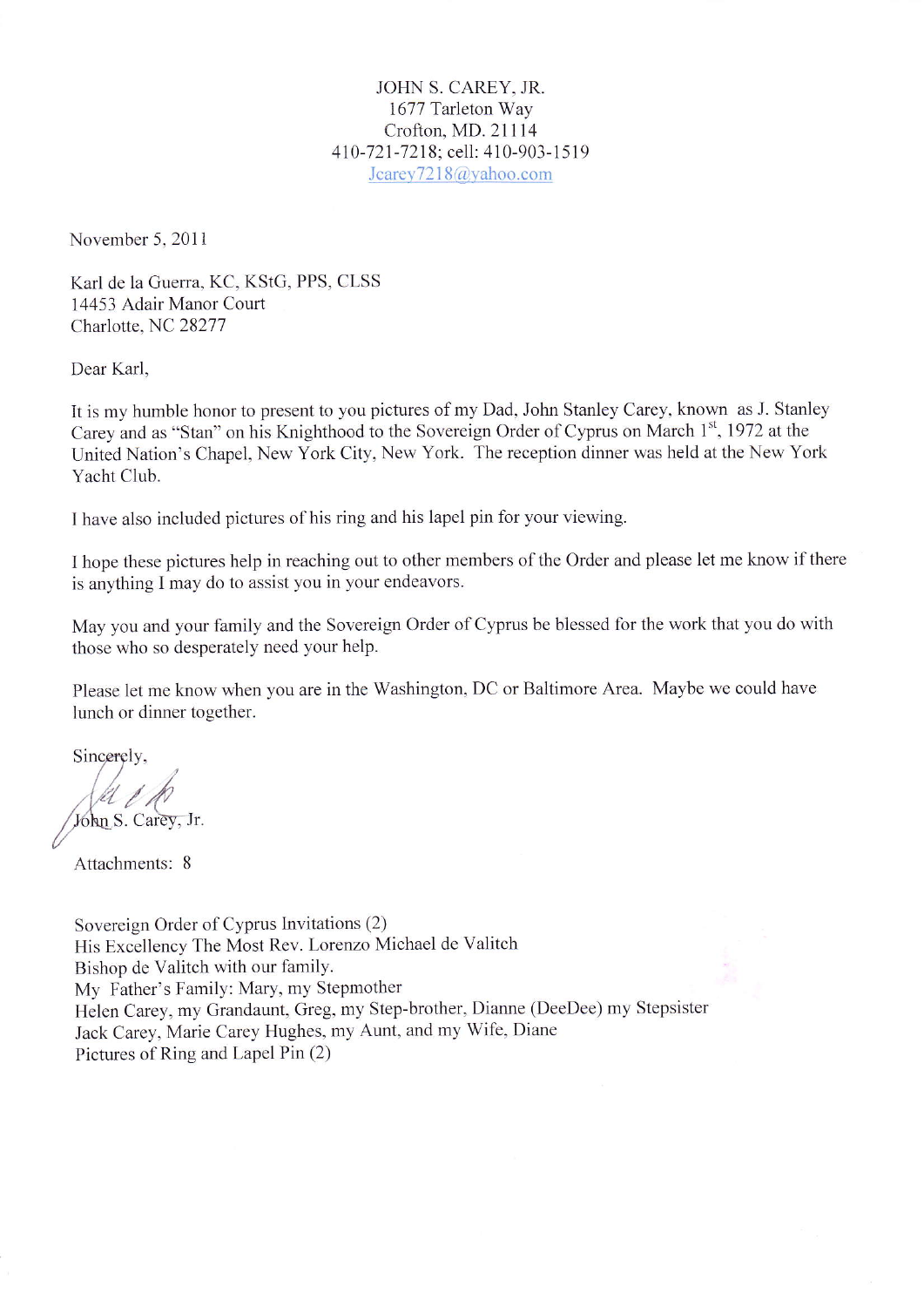

Semper

## Sovereign Order of Cyprus

Knighted this day, March 1st, 1972 with the rank of Commander

J. Stanley Carey

United Nation's Chapel New York